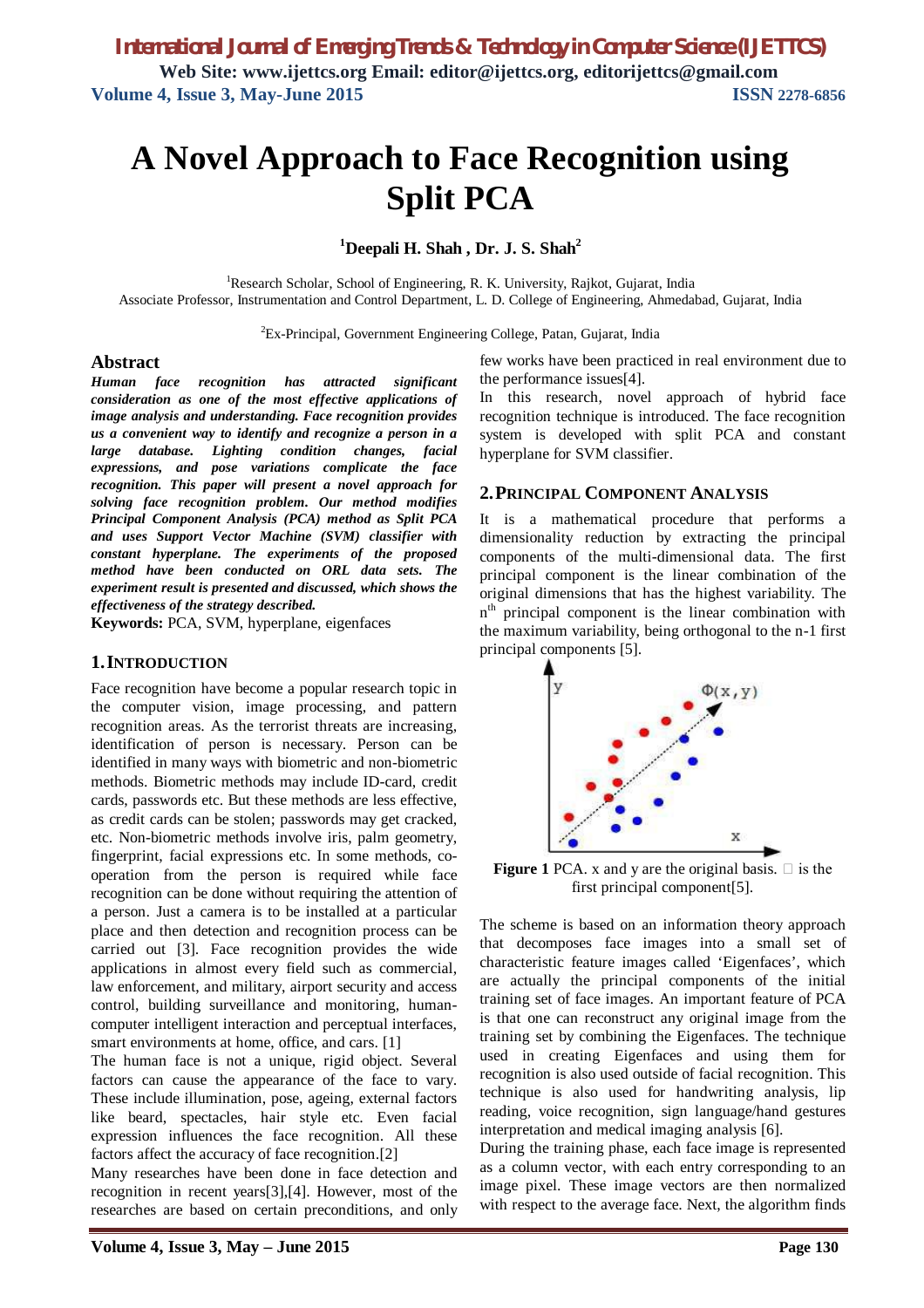# *International Journal of Emerging Trends & Technology in Computer Science (IJETTCS)* **Web Site: www.ijettcs.org Email: editor@ijettcs.org, editorijettcs@gmail.com Volume 4, Issue 3, May-June 2015 ISSN** 2278-6856

the eigenvectors of the covariance matrix of normalized faces by using a speedup technique that reduces the number of multiplications to be performed. This eigenvector matrix is then multiplied by each of face vectors to obtain their corresponding face space projections. Finally, the recognition threshold is computed by using the maximum distance between any two face projections [7],[8].

In the recognition phase, a subject face is normalized with respect to the average face and then projected onto face space using the eigenvector matrix. Next, the Euclidean distance is computed between this projection and all known projections. The minimum value of these comparisons is selected and compared with the threshold value calculated during the training phase. Based on this, if the value is greater than the threshold, the face is new. Otherwise, it is a known face [7],[8].

#### **2.1Method of finding principal components[9]**

- First of all we need to find the linear combination of the original variables with large variance.
- The covariance matrix C or the correlation matrix R is then calculated.
- The eigen values and eigenvectors of C or R is found
- The eigen values  $e_1, e_2, e_3$ ........,  $e_n$  are computed in descending order (from largest to smallest).
- Finally the corresponding eigenvectors  $a_1$ ,  $a_2$ ,  $a_3$ .........,  $a_p$  are found, thus

 $y_1 = a_1'x = a_{11}x_1 + a_{12}x_2 + \dots + a_{1p}x_p$  is the first principal component

- $y_2 = a_2'x = a_{21}x_1 + a_{22}x_2 + \dots + a_{2p}x_p$  is the second principal component
- ……………

 $Y_p = a_p'x = a_{p1}x_1 + a_{p2}x_2 + \dots + a_{pp}x_p$  is the p'th principal component.

## **2.2Choosing principal components[9]**

$$
\frac{\sum_{i=1}^{K} \lambda i}{\sum_{i=1}^{M} \lambda i} \rightarrow \text{Threshold} \qquad (e.g. 0.9 \text{ or } 0.5)
$$

By using this criterion the requirement of the number of principal components can be determined.

## **3.SUPPORT VECTOR MACHINE (SVM)**

SVM is a classification method that aims to separate two data sets with maximum distance between them. It is proposed by Vapnik (1998)[10]. SVM finds the hyperplane that separates the largest possible fraction of points of the same class on the same side, while maximizing the distance from either class to the hyperplane.[11]

This method separates two data sets by searching for an optimal separating hyperplane (OSH) between them.[10]

SVM has been employed for face recognition by several other researchers and has been shown to yield good results [2],[12]-[17].

In this paper, we have used constant hyperplane.

## **4.RESULTS AND ANALYSIS**

To test the performance, some experiments are performed on a set of face images taken at the Olivetti Research Laboratory (ORL) in Cambridge University, U.K, which can be used freely for academic research. ORL face database contains images of 40 distinct persons, each person having ten different face images. There are 400 face images in total, with 256 gray degrees and the resolution of 92 x 112. All the images were taken against a dark homogeneous background with the subjects in an upright, frontal position, with tolerance for some tilting and rotation of up to 20°. The variation in scale is up to about 10%.

Experiments were carried on pca and modified pca for different number of persons. In modified pca, training set is internally divided into two parts and average face of each part is calculated individually and then both the average image arrays are merged. This gives fine refinement in average face which helps in increase in accuracy performance. Here, for svm, constant hyperplane is used.

Table 1 shows the comparison of performance of pca and modified pca with two classes.

**Table 1** Performance comparision of pca and modified

| pca         |         |               |           |
|-------------|---------|---------------|-----------|
| Training    | Testing | Pca           | Modified  |
| Faces       | Faces   | Performance   | Pca       |
|             | Total   | $\frac{0}{0}$ | Performan |
| face/person | Faces   |               | $ce\%$    |
| 40          | 400     | 30%           | 74%       |
| 30          | 300     | 40%           | 80.33%    |
| 20          | 200     | 30%           | 78.5%     |
| 10          | 100     | 50%           | 90%       |

Figure 2 shows that with pca, accuracy obtained is 30- 50% while with modified pca, accuracy obtained is 74- 90%.



**Figure 2** Comparison chart for pca and modified pca